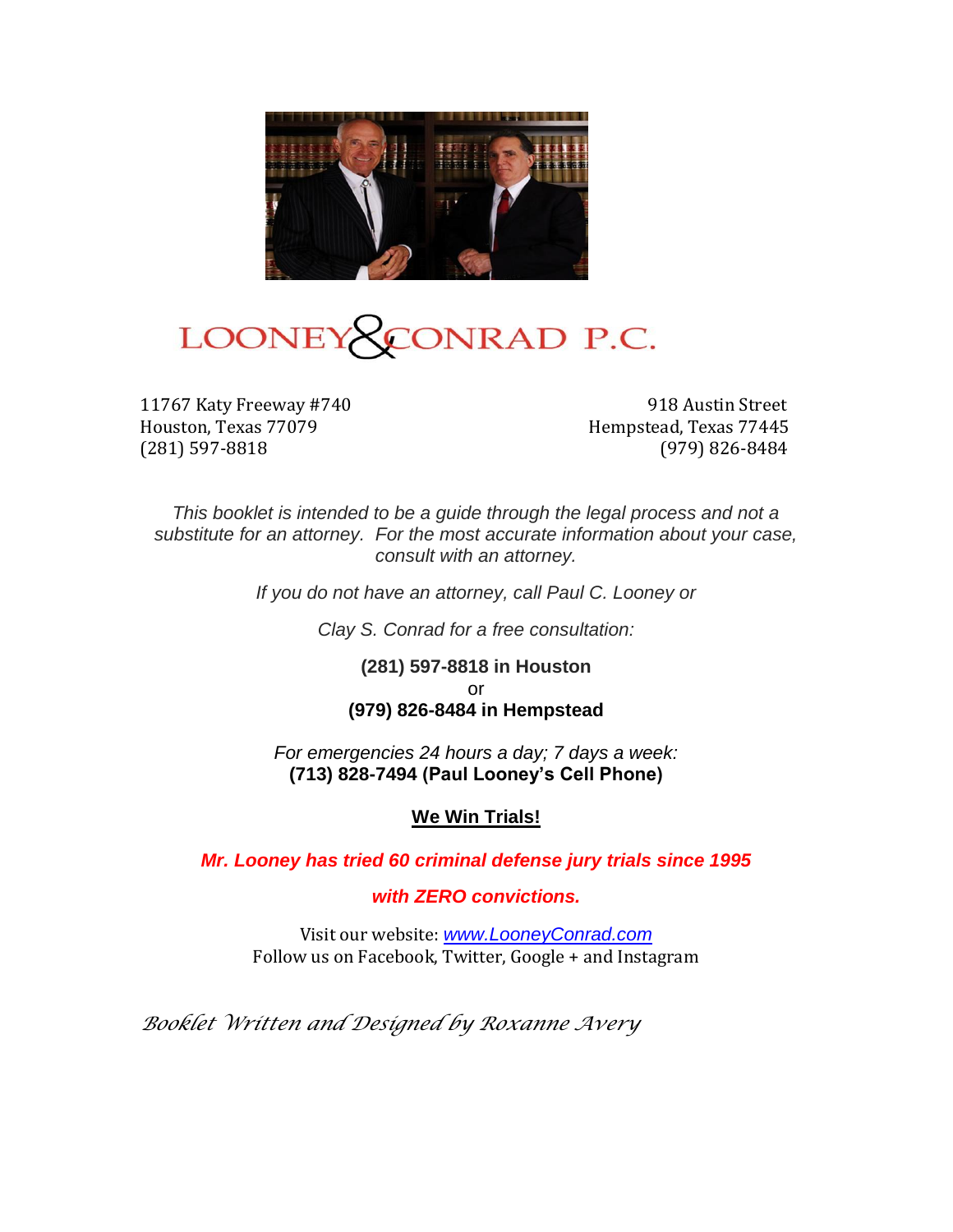# **Table of Contents**

| What to expect after you are arrested    | 1  |
|------------------------------------------|----|
| <b>Guilty or Not Guilty</b>              | 1  |
| Miranda Warning                          | 1  |
| When should you talk to the police?      | 1  |
| Top 10 reasons not to talk to the police | 2  |
| Signing the Miranda Warning              | 6  |
| The Pat-Down and Consent to Search       | 7  |
| Handcuffs and the Patrol Car             | 7  |
| The Holding Cell                         | 8  |
| Processing and Booking into Jail         | 8  |
| <b>Phone Call</b>                        | 8  |
| <b>Filing the Complaint</b>              | 9  |
| <b>First Appearance</b>                  | 9  |
| Bail and a Bondsman                      | 9  |
| <b>Preliminary Hearing</b>               | 10 |
| <b>Grand Jury Proceeding</b>             | 11 |
| Filing of Indictment                     | 11 |
| Arraignment                              | 11 |
| <b>Pre-Trial Motions</b>                 | 11 |
| Trial                                    | 12 |
| Sentencing                               | 12 |
| Appeals                                  | 13 |
| <b>Community Supervision (Probation)</b> | 13 |
| Fees, Costs and Restitution              | 14 |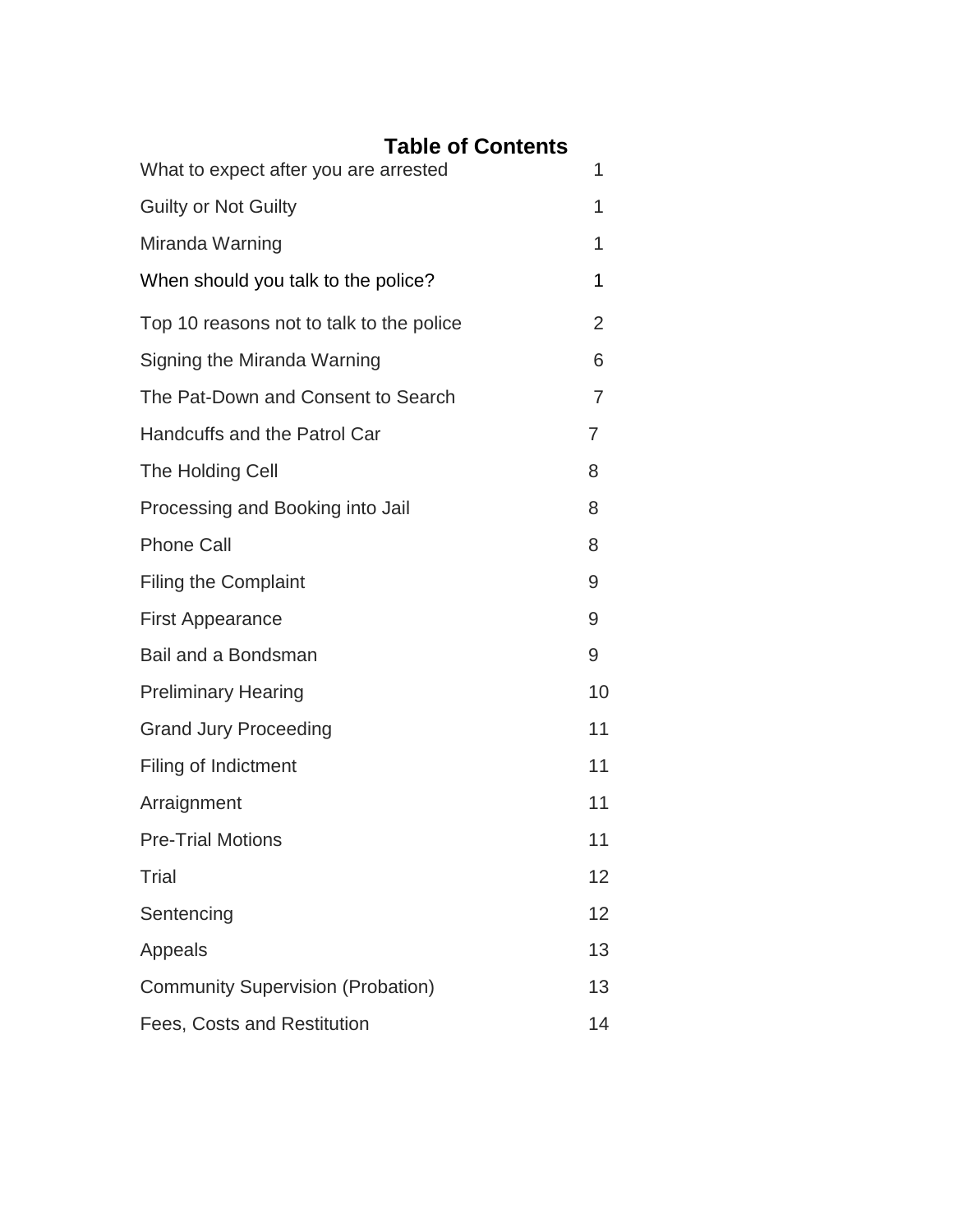#### **What to Expect after You are Arrested**

Many people will have an event sometime during their life involving law enforcement and an arrest. It may be a friend, neighbor or a family member - but it will happen and it is an understatement to say it is not a pleasant experience. There are slight variances in what will happen depending on where the arrest is made.

This booklet has been written to help you understand what will happen during each phase of the process.



#### **Guilty or Not Guilty**

If the police think you have committed a crime, whether you are guilty or not guilty, you are going to be arrested and are going to jail.

#### **Miranda Warning**

The police officer should read the *Miranda* Warnings (also referred to as Miranda Rights) as required by United States law to protect you while in custody before you are interrogated.

By law, the police officer must inform you regarding

you[rFifth Amendment](http://en.wikipedia.org/wiki/Fifth_Amendment_to_the_United_States_Constitution) right to remain silent. Anything you say to law enforcement after that will be admissible in court.

In *[Miranda v. Arizona](http://en.wikipedia.org/wiki/Miranda_v._Arizona)*, the Supreme Court held the [admission](http://en.wikipedia.org/wiki/Admissible_evidence) of an elicited incriminating statement by a suspect not informed of his rights violates the Fifth Amendment and the [Sixth Amendment right to counsel.](http://en.wikipedia.org/wiki/Sixth_Amendment_to_the_United_States_Constitution)

If law enforcement officials do not give you a *Miranda* Warning whileyou are in their custody, they may interrogate you and act on the knowledge gained, but cannot use your statements to incriminate you in a criminal trial.

#### **When Should You Talk to Police Without an Attorney Present?**

# NEVER!

*Miranda* Rights do not go into effect until after an arrest is made. The officer can ask you questions before an arrest, but you do not have to answer. The answers you provide will be admissible in court, so it is better to say nothing.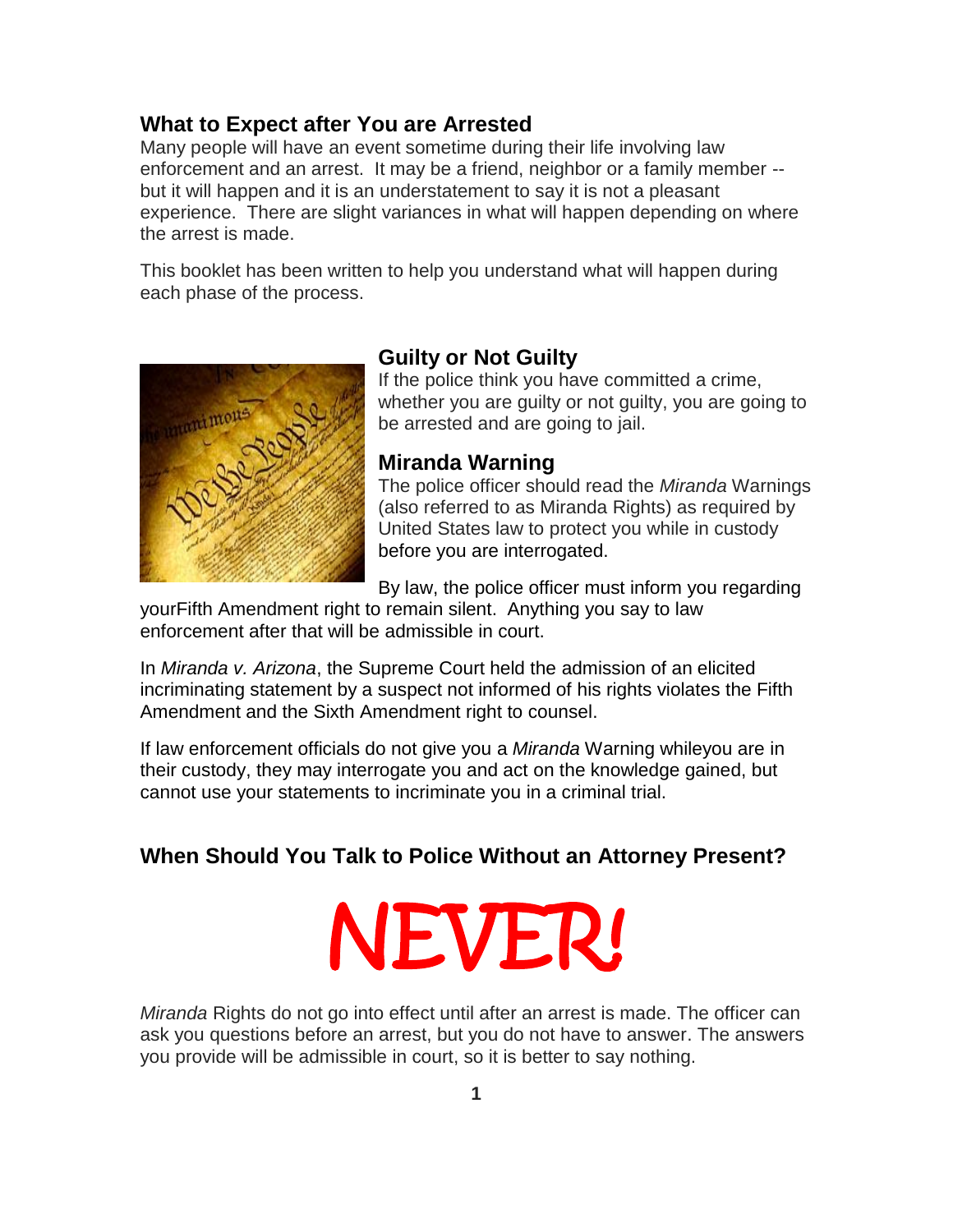If you are placed under arrest and not read the *Miranda* Rights, any statements you make that are not in response to police questioning may be used as evidence in court.

For example, if you start making excuses about why you committed a crime, these statements can be used at trial. Silence can be used against you too if it occurs before you are read the *Miranda* Rights.



# **Top 10 ReasonsNotTo Talk to Police**

# **Reason #1: Talking to police cannot help. Ever.**

When the police are talking to you, it's because they suspect you have committed a crime. If they detain you, it's because they already have enough evidence to arrest you and want to see if you'll admit it, giving them a stronger case.

#### *Remember: If the police have evidence to arrest you for a crime, they will; if they don't, they won't. It's that simple.*

Talking to them or not talking to them won't make a difference. No one has ever "talked his way out of" an arrest. If the police have enough evidence to arrest, they will. If you deny committing the crime, they won't believe you. They already have evidence suggestingyou committed the crime and will assume you are lying. It will not prevent you from getting arrested.

Many people believe they are savvy enough or well educated enough to talk to the police and convince them not to arrest them. No one has ever talked their way out of getting arrested. Talking to the police cannot help and it cannot prevent you from getting arrested.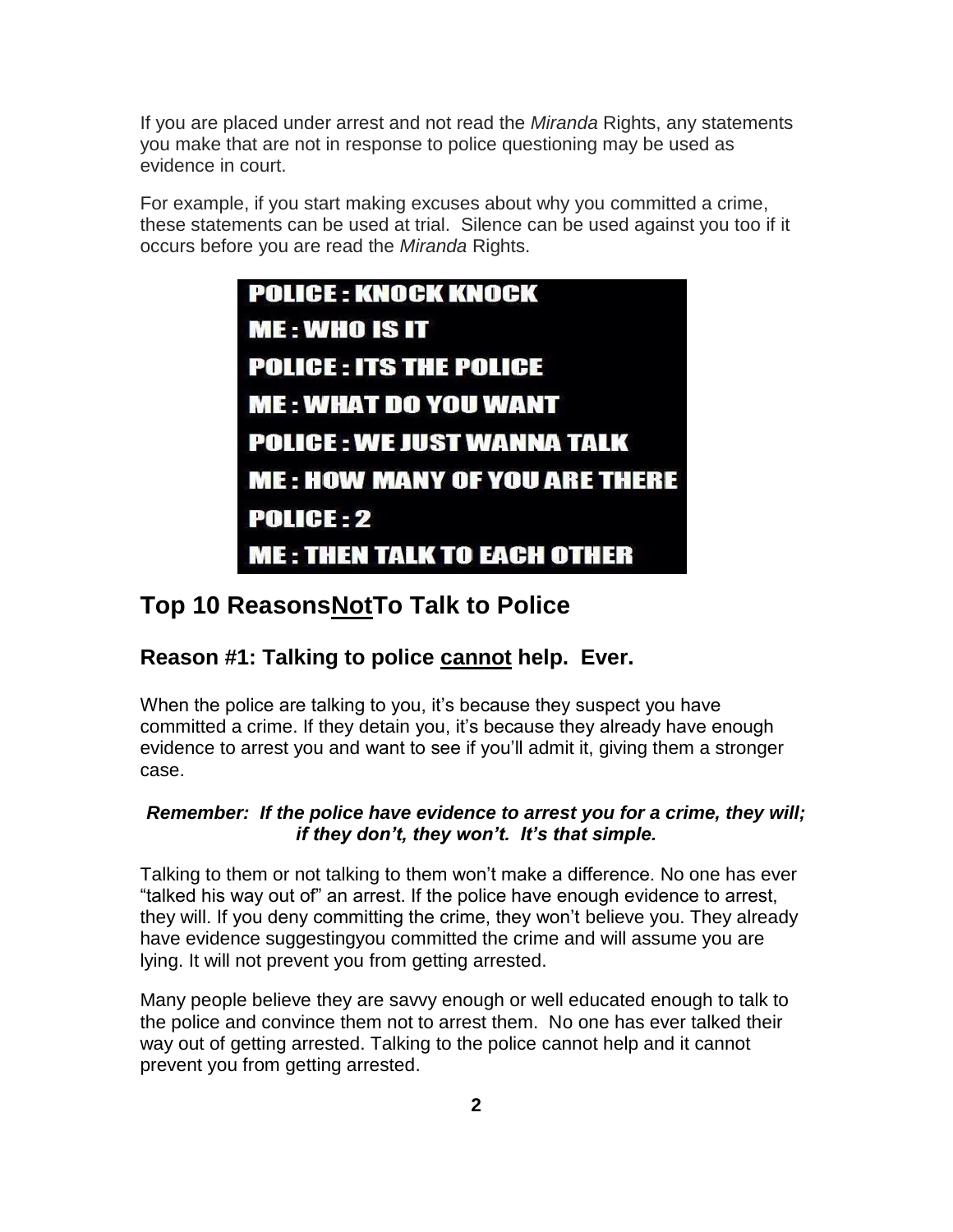# **Reason #2: Even if you are guilty and want to confess; don't talk to the police**

People plead guilty in America every day. As many as 90% of defendants in State court plead guilty at some point during their case. There is a time to admit guilt at a later stage of the proceedings. Don't rush into that decision and don't make that decision without an attorney.

An attorney will plan a strategy for your case. You don't want any strategy closed off to you because you already admitted guilt. Sometimes people view their case from only one angle; a good attorney can see it from several angles.

An attorneycan set up a deal whereby you get something in exchange for accepting responsibility for the offense; a better plea bargain, or maybe immunity. If you confess to the police, you get nothing in return and can get a harsher prosecution because the state's case will be airtight after you confessed.

# **Reason #3: Even if you are innocent, it's easy to tell a little white lie during a statement**

If you are innocent and are vehemently asserting your innocence, you can go overboard and deny what you think isan insignificant fact, or tell a little white lie, because you want to sound as innocent as possible.

You could become tongue-tied or confused and make an innocent misstatement. If police have evidence of that "little" lie, it makes your entire statement look like a lie and can destroy your credibility at trial in front of a jury.

The prosecutor may ask: *"Why did you lie to the police?"* And jurors may think *"Why indeed would he lie to the police, unless he's guilty?"*

For example: an innocent man is questioned about a murder. He wants to sound innocent and non-violent so he denies the murder, denies being in the area where it occurred, on the night it occurred. He denies owning a gun or that he has ever owned a gun. But it turns out his last statement is not true and the police can prove it.

He did at one time own a gun and now has told a lie and the police caught him in that lie. Although he is innocent of the murder, he has told a lie that will be used to destroy his credibility at trial and could cause his conviction.

**Reason #4: Even if you are innocent and tell the truth, it is possible to give the police information that can be used to convict you**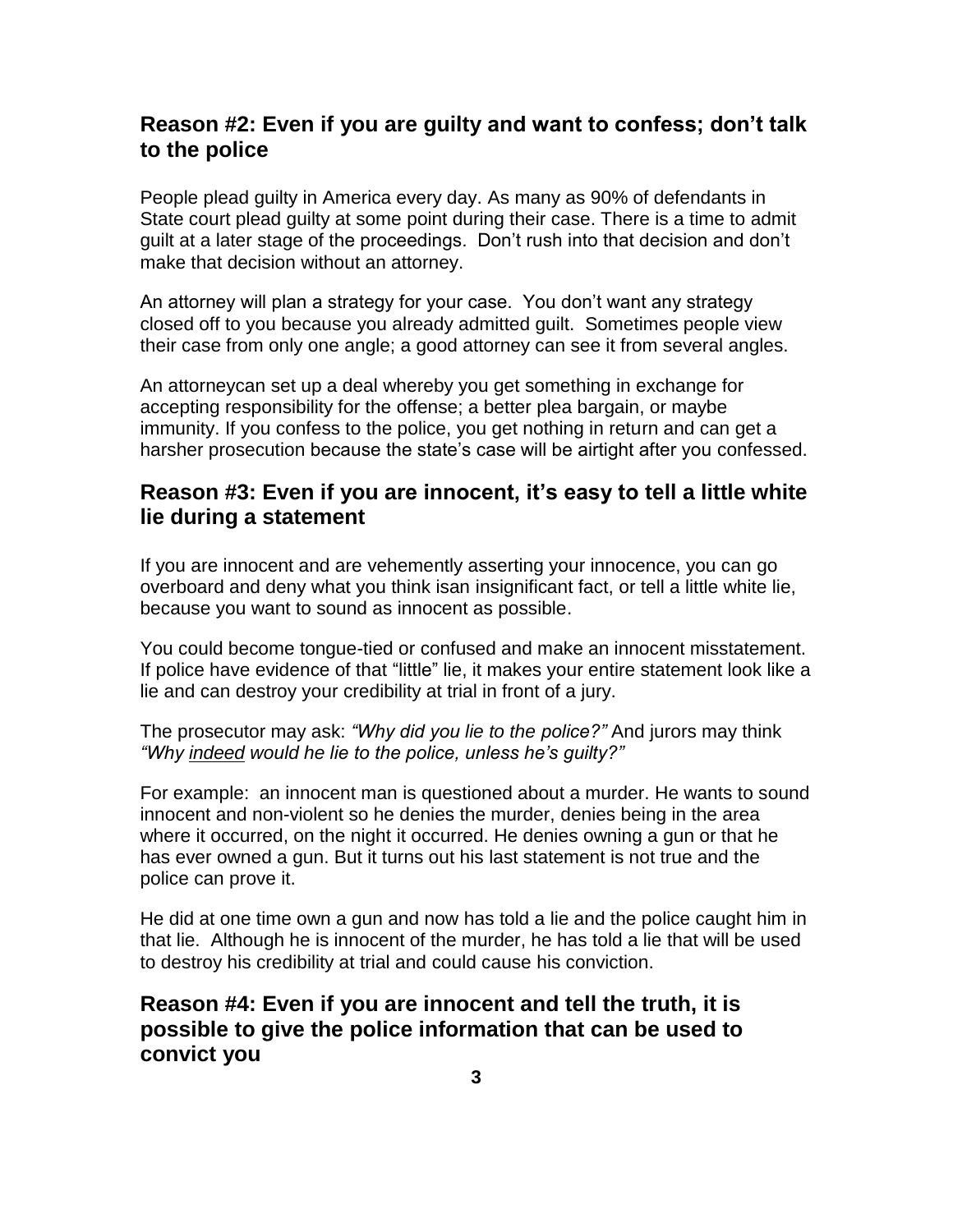For example, you are being questioned about a murder and are actually innocent of the murder. But in the course of explaining your innocence, you make the statement that you never liked the victim because the victim was not a nice guy. A statement like that could be used to prove motive.

Or during the statement, you might admit you were in the area of town where the murder was committed at the time it was committed. Although you're innocent and this statement is true, the prosecutor could use that statement to suggest to the jury that you had the opportunity to commit the crime.

# **Reason #5: Even if you are innocent, you still should not talk to the police because the police might not recall your statement accurately**

What if the police officer incorrectly remembers a part of the case? What if he remembers you said "X" when actually you said "Y"? If the police officer takes the witness stand and contradicts your statements at trial, you can lose your credibility.

You can take the witness stand and say,*"I never said that,"* but it's your word against that of a police officer. Studies show most jurors believe the uniformed officer.

# **Reason #6: You can make an innocent comment about a detail of the case and the police assume the only way you could have known it is that you are guilty**

For example: A police officer is questioning you about a homicide and you say,*"I don't know who killed him but I've never owned an AK-47 in my life. I don't even like pistols."* There's nothing incriminating about that statement.

But suppose at trial, the prosecutor asks the police officer if anything about your statement surprised him. He answers *"Yes, it surprised me when he mentioned an AK-47, because I never mentioned it. I only told him I was investigating a homicide; I never mentioned what type of weapon."*

You may have overheard in the police station someone talking about an AK-47. If the officer taking your statement never mentioned an AK-47, and you make the statement you never owned a gun, you give the prosecution the opportunity to suggest you had a Freudian slip, and made a statement about an AK-47 because you are, in fact, the murderer. And as the murderer, you knew an AK-47 was used.

# **Reason #7: The police may have evidence that some of your statements are false (even if they are really true)**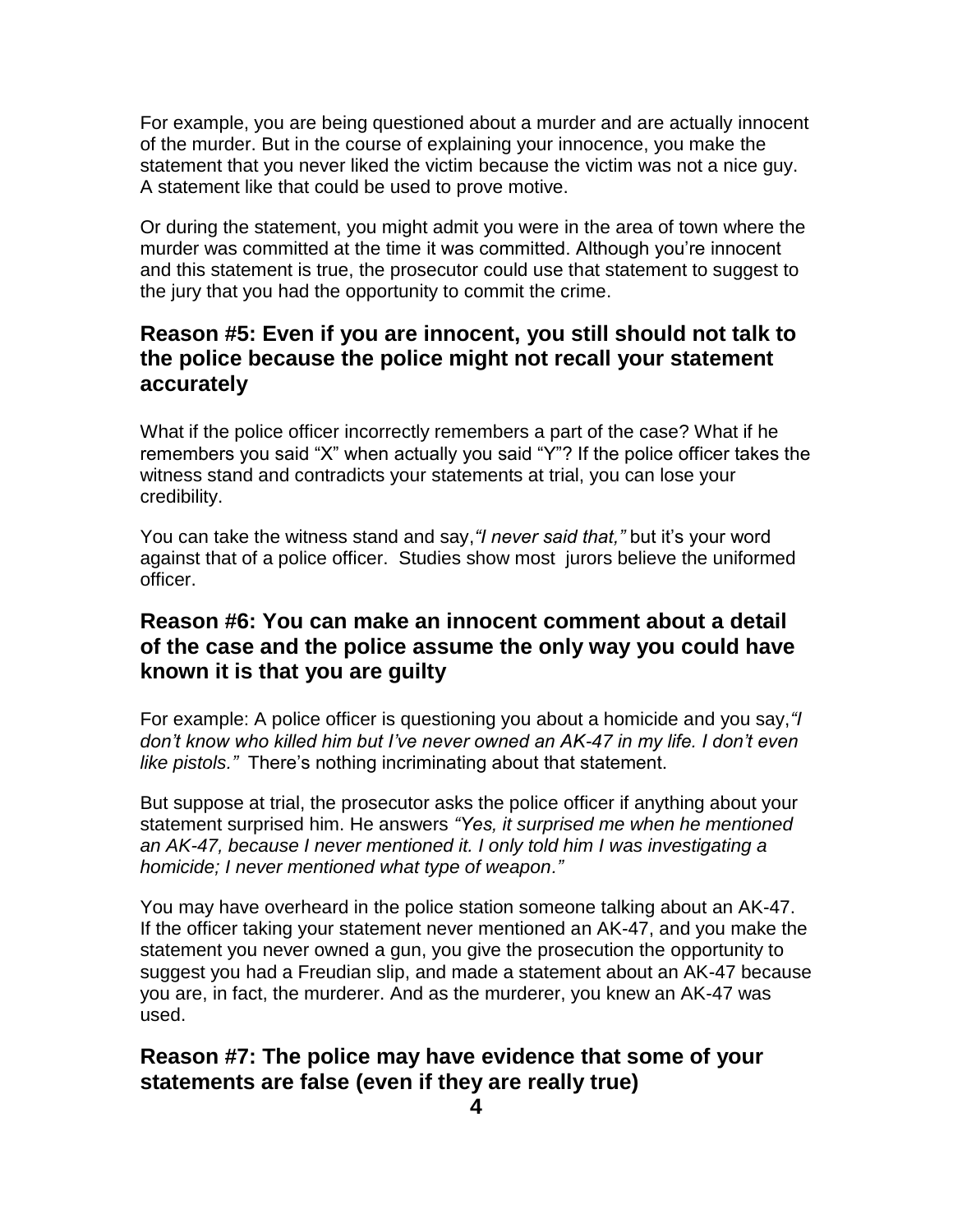For example: The police have a statement from a witness who claims to have seen you in the area where the crime was committed at the time of the crime. The witness is wrong and made an honest mistake. You then give a statement to the police that you were nowhere near where the crime took place at that time. By giving the statement, you now create a conflict between your statement and the statement of this witness.

By itself, the statement of the witness that he saw you in the area at the time the crime was committed is not that useful. But by giving this statement, and creating a conflict with this witness's statement, you now have made this relatively minor witness into the government's star witness.The jury will hear the conflict and will assume you are lying.

Even if you tell the truth, you're putting your cards on the table without first seeing what evidence the government has. If the government has some bit of evidence that, through an honest mistake, contradicts part of your story, you set yourself up to be portrayed as a liar. Your attorney will gather that information while building your defense.

#### **Reason #8: The police do not have authority to make deals or grant leniency in exchange for your statement**

Sometimes people give a statement to the police because the police tell them they'd be better off if they cooperated and admitted what they did wrong. The police may say something like *"everything will go easier for you if you admit to this (crime)."* They may tell you they will do what they can to help you and put in a good word for you if you will cooperate.

#### **Remember:**

# Police do not have authority to make deals, grant immunity, or negotiate plea agreements

The only entity with that authority is the District Attorney in state court and the U.S. Attorney in federal court. Despite their claim that they are trying to help you, they aren't because they can't.

#### **Reason #9: There may be factors to justify a lesser charge**

Police want to focus on the facts that suggest you have committed the most severe crime possible when you may have committed a lesser grade of offense.

If given the opportunity to talk to an attorney first, the attorney may be able to explain what facts are important in establishing that you are guilty of a lesser offense, not a higher grade. A confession presented in this context to the District Attorney's office might result in a lesser charge and a more lenient penalty.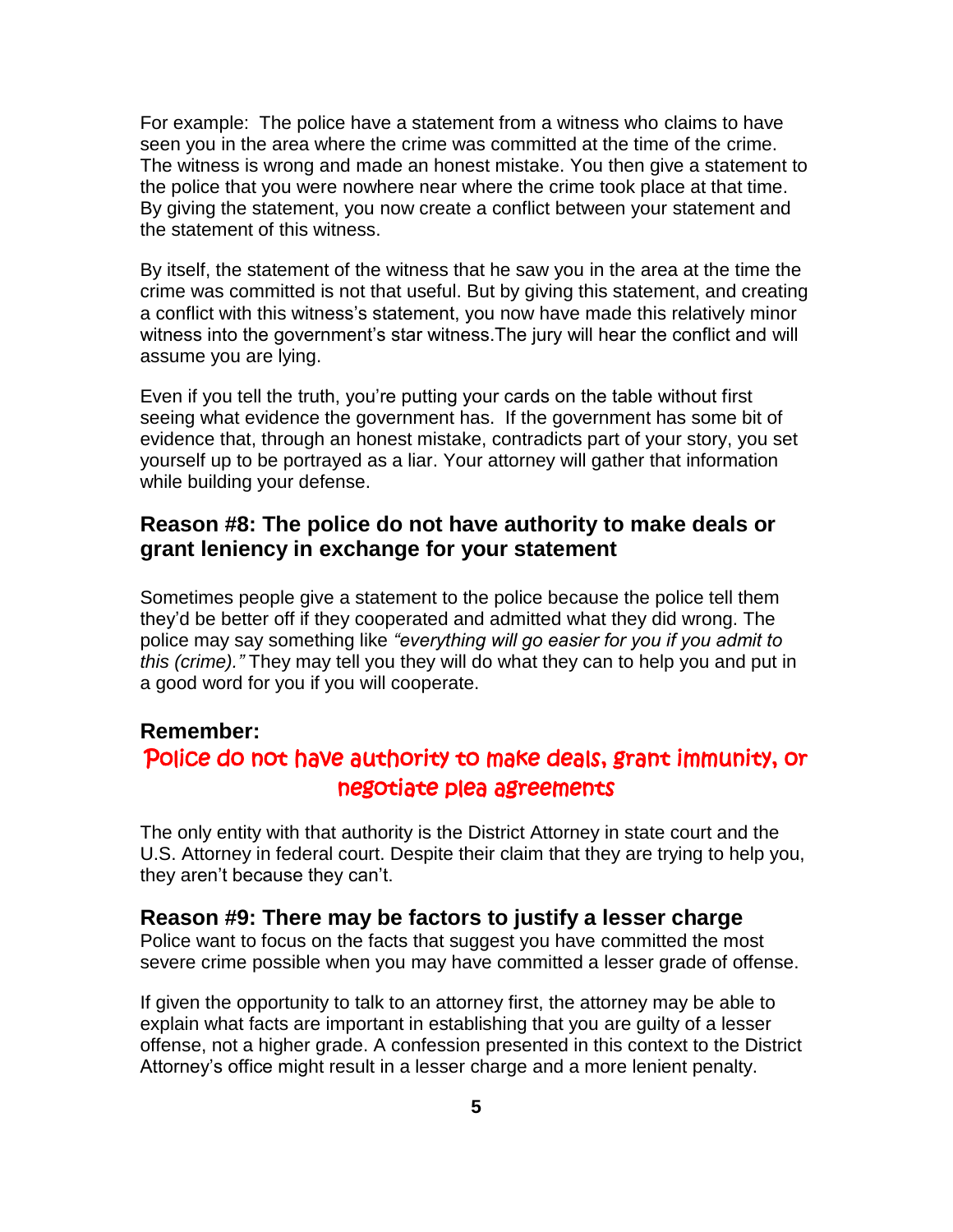# **Reason #10: It is difficult to tell the same story twice in exac tly the same way.**

If you tell your story one time at trial and you tell the truth and you're innocent, there's very little the prosecutor can do by way of cross-examination. But if you've told your story twice, once at trial, and once previously in a statement to the police many months apart, the chances are high even if you are telling the truth, some little details in your statement are going to change.

A good cross-examiner will note these changes and relentlessly question you about them to make it look like you are lying.Whether you are guilty or innocent; whether you want to confess or exonerate yourself; whether you're poorly educated or the most eloquent speaker in the world:

# NEVER, EVER, under any circumstances, give a statement to the police when you have been detained as a suspect. Call an attorney!

#### **Signing the** *Miranda* **Warning**

If you are being investigated and wish to remain silent before being Mirandized,you need to tell the officer that your attorney advised you not to speak to the police without him or her present. This looks less suspicious than simply refusing to answer questions.

The *Miranda* Warning is as follows:



The police officer may ask you to sign a document acknowledging these rights were read to you.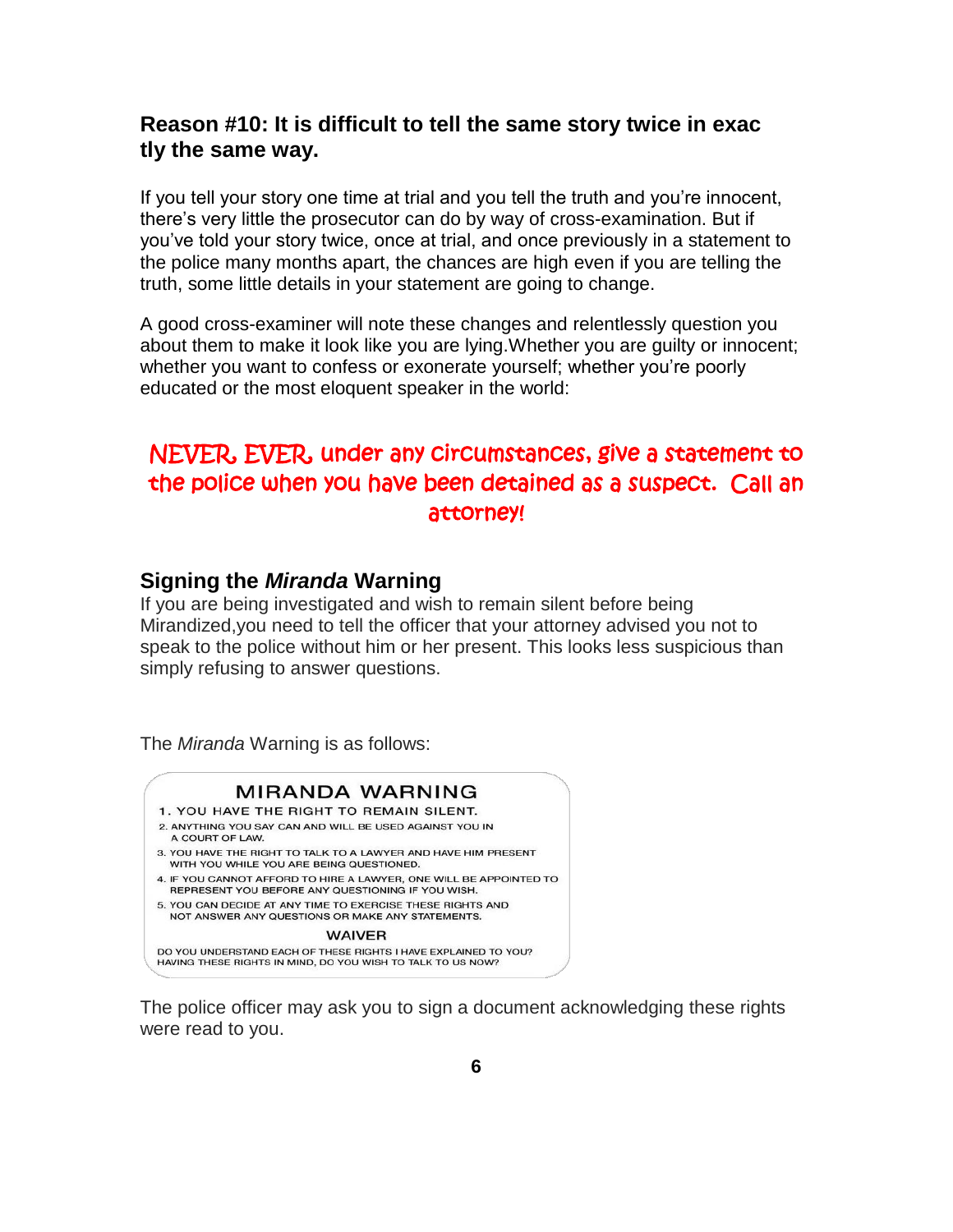The warning, intended to inform you of your rights regarding police questioning, does not have to be read if you have not been placed under arrest. This is because if you are not arrested for committing a crime, you are not going to trial, and therefore don't need to be warned that anything said can be used against you in trial.

You cannot be arrested for refusing to answer the officer's questions; however, police can arrest you for other reasons. Probable cause is when there is a reasonable basis for believing a crime may have been committed and evidence of the crime is present. It is important to be polite and avoid aggravating the situation.



#### **The Pat-Down and Consent to Search**

If police have a reason to suspect you of a crime, they may detain you and can "pat you down" for weapons if they have a reason to fear you may be armed.

They may not go through your pockets or require you to empty your pockets or purse. They may only feel for weapons, and cannot manipulate

your clothing to discern what is inside your pockets beyond their need to ensure that you are not armed.

If you are arrested and if the arresting officer hasn't done so yet he/she will search you more thoroughly to make sure you have no drugs or weapons. At this point, police can go through your pockets, purse, and belongings.

Police may also request consent to search your home, your car, or other property. You should never consent to any searches. If police have probable cause to obtain a warrant, then they will do so and will need your consent.

They are only looking for evidence to incriminate you, and you do not need to assist them by providing your consent.

#### **Handcuffs and the Patrol Car**



The arresting officer will have you place your hands behind your back, handcuff them together, place you in the backseat of a patrol car and take you to the nearest detention facility.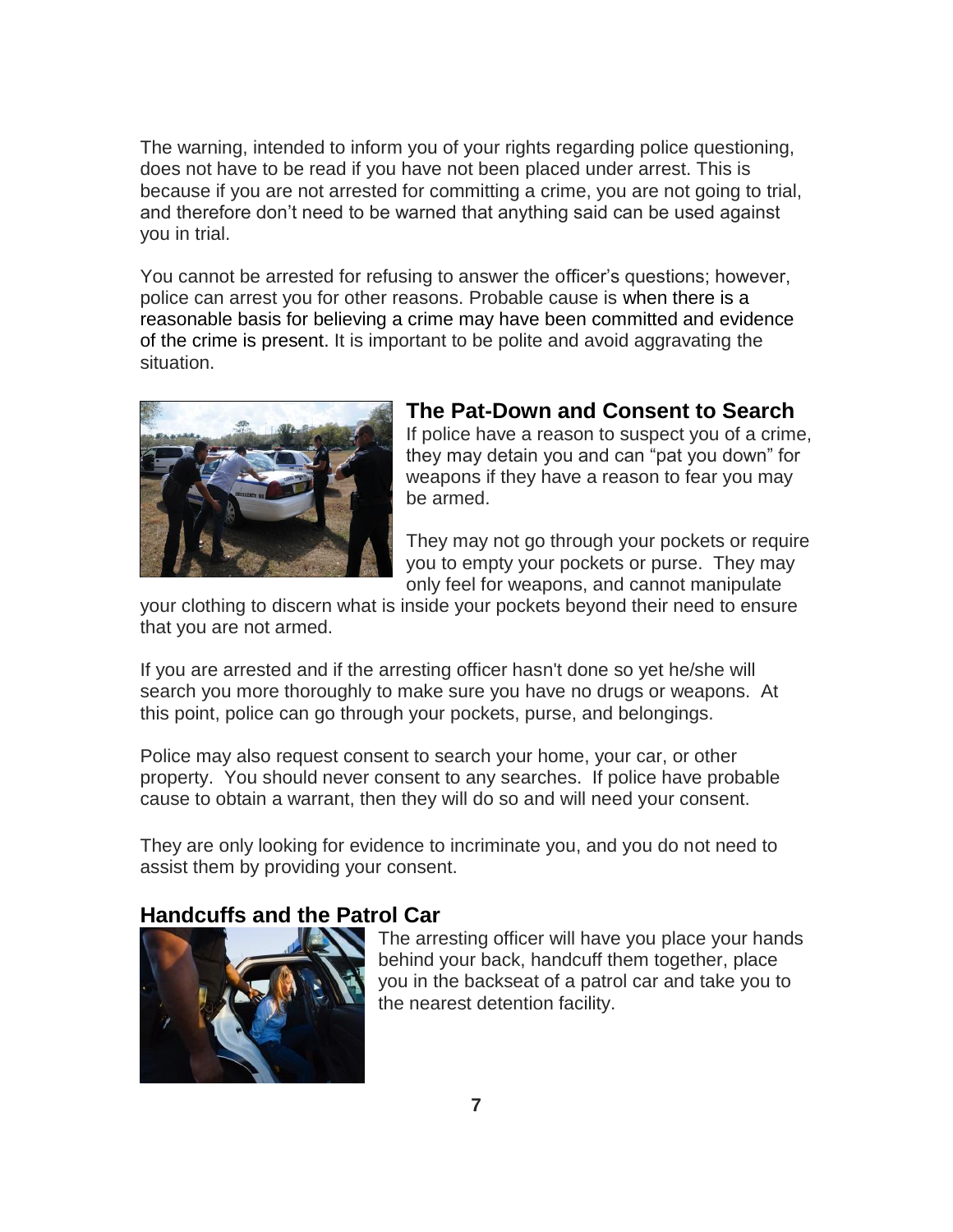# **The Holding Cell**

Depending on the size of the facility and space availability, you will be placed in a holding cell until authorities can book you in. Placing you in a cold space the size of your bathroom is believed to be for your own protection.

*This procedure is followed for different reasons including:*



- 1. If you have had too much alcohol, it allows time to sober up.
- 2. If you are angry, upset or otherwise emotional, it allows time for observation to evaluate if you are a threat to yourself, staff or others.

#### **Processing and Booking into Jail**



A booking officer will ask you a list of standard personal questions, photograph you, take your fingerprints and run a nation-wide computer database search.

The officer will then gather your belongings to put in your property bag and give you your inmate outfit and rubber sandals. There may be an officer watching you disrobe (for females a female officer

will be present). There may or may not be a cavity search.

If you have been arrested for a minor offense, you are usually given the right to pay a cash "stationhouse bail," and ordered to appear before a magistrate (a court officer, typically a court clerk). For more serious crimes or if you cannot make the stationhouse bail, you will stay in jail until you can be taken before a magistrate.



# **Phone Call**

You are allowed a phone call. Being courteous and respectful to the correction officers might get you more than one call.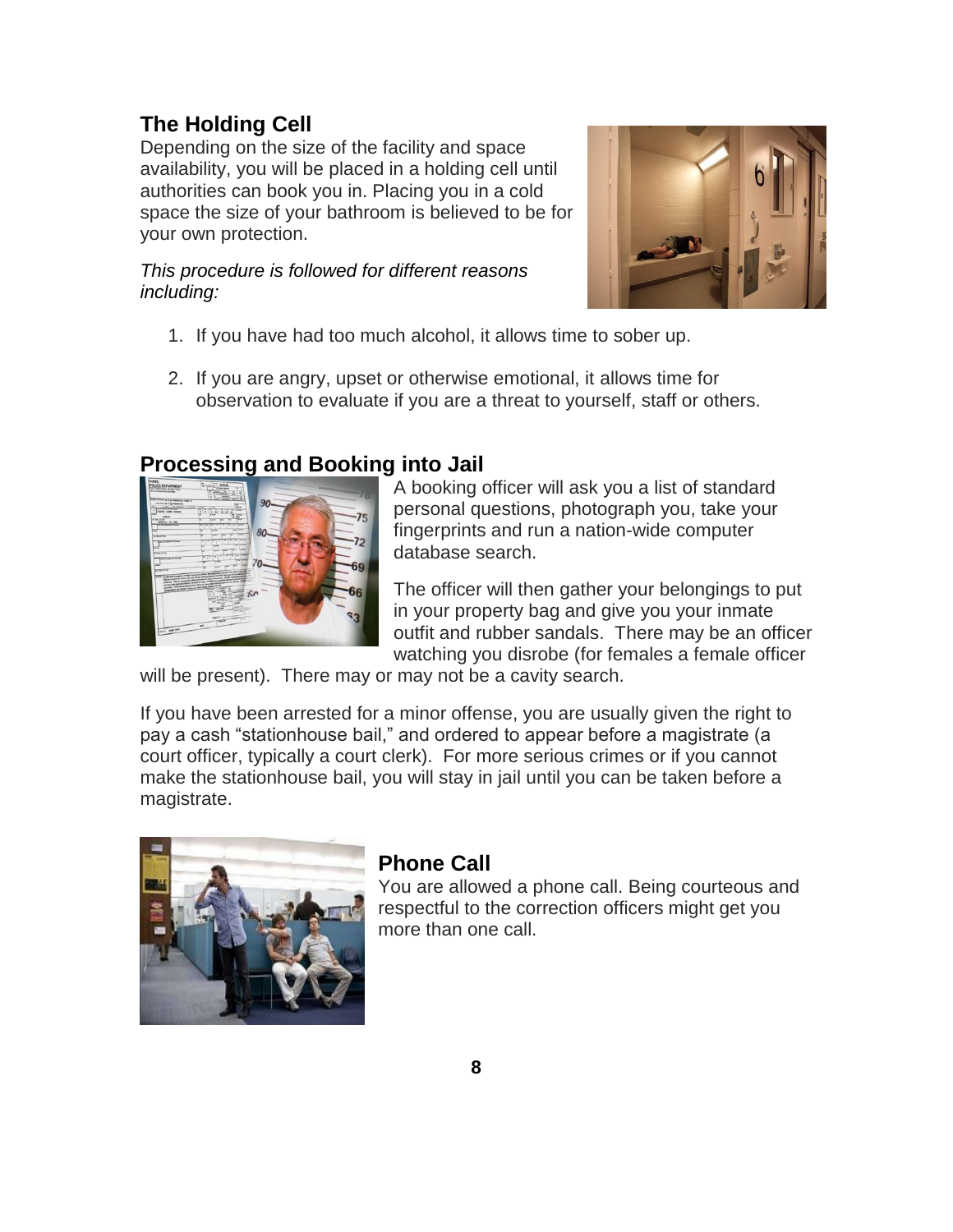# **Filing the Complaint**

A prosecutor is now brought into the case and reviews the facts and decides whether charges should be brought against you based mostly on sufficiency of the evidence. If you are to be charged, the prosecutor prepares a "complaint." Most complaints are sworn in front of a magistrate by a police officer or sheriff's deputy.

# **First Appearance**

After the complaint has been filed, you are now a "defendant" and are brought before a judge. The step of bringing you before the judge the first time is called a "first appearance."

If you received stationhouse bail, the first appearance is usually several days after your arrest. In the usual case where there is no stationhouse bail, you're still in custody and must be brought for the first appearance "without unnecessary delay."

There will usually be a few hours (but typically no more than 72 hours) between your arrest and the first appearance and there may be an intervening weekend (for example, if you are arrested on Friday night, and not brought for the first appearance until Monday morning).

The judge does not evaluate the sufficiency of the evidence in any way during the first appearance. Instead he or she usually:

- 1. Informs you of the charges **(notice of charges)**
- 2. Notifies you that you have the right to an attorney. If you cannot afford one but would like to have one, the Judge will begin the process of appointing an attorney to you **(right to an attorney)**

# **Bail and a Bondsman**

Bail is security (money) given allowing you to be released temporarily so you can continue your life while preparing for court. Initial bail amounts in Texas are set on a county level by the County Bail Boards.

The bail schedule is reviewed annually and published for public and law



enforcement usage.

When bail amounts are set, public safety is the first consideration; the more severe the crime, the higher the amount of bail.

The Judge may release you without bail, on your own recognizance (the promise that you will appear in court every time you are scheduled to do so).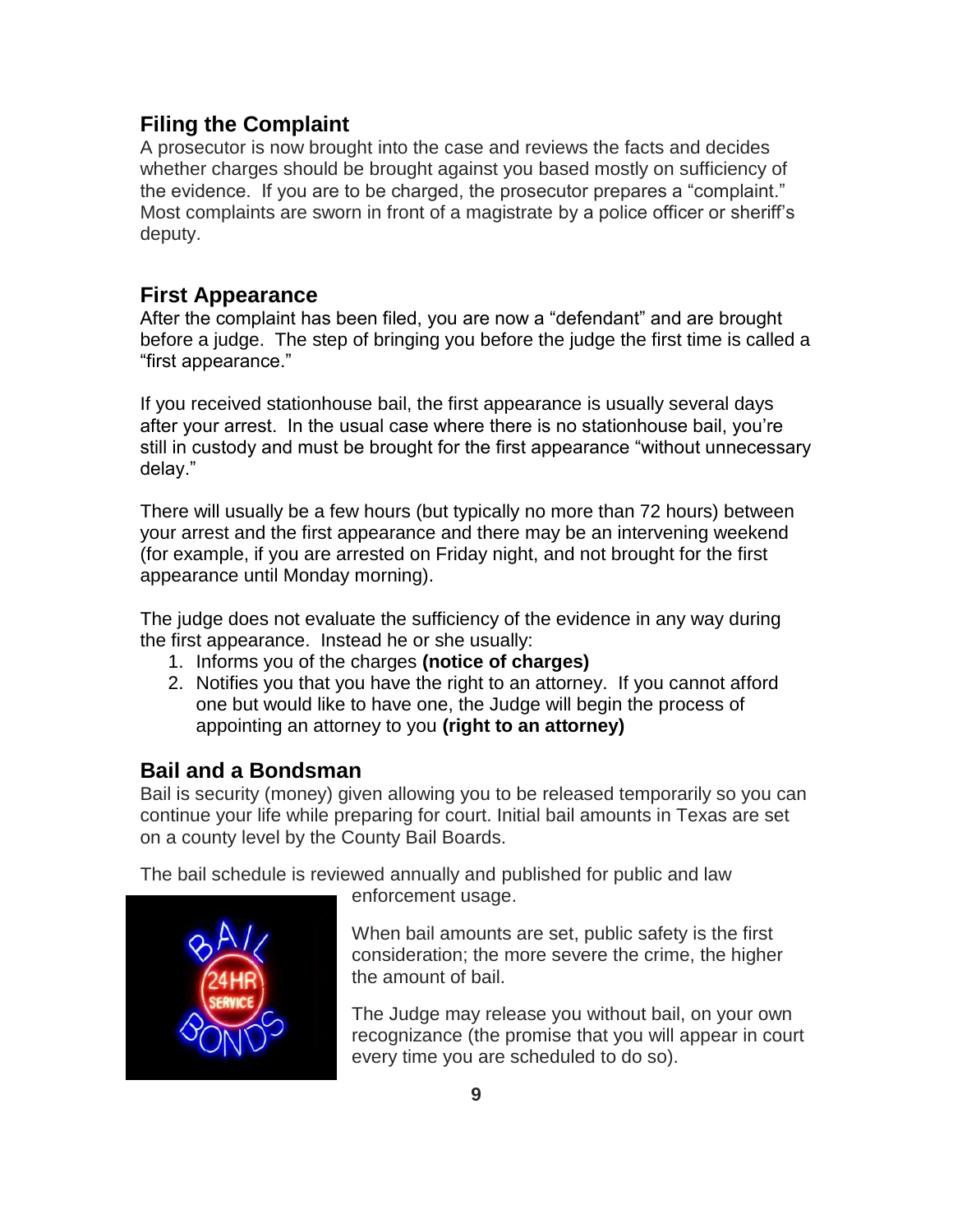The Judge may raise or lower the amount of bail, or deny bail altogether if he or she believes there is no bail amount that ensures you will show up for court.

Depending on the reasons for your arrest, your past criminal behavior and whether or not the judge thinks you are a flight risk, bail can be set anywhere from one dollar to a million dollars.

Most people have bail amounts between \$1,000 to \$10,000 dollars. When paying cash, you are expected to show up for all court obligations. If you fail to appear for a court date, you risk losing your bail money and being placed back in police custody until your trial.

Bail bond services are available to people who are unable to pay cash for their bail. In these cases, a bondsman is available. The bondsman charges a fee, usually a percentage of the full bail amount, and will proceed to pay the rest of the money for you to help secure your release from jail.

Like the cash bail, if you fail to show up for court dates and other legal obligations, the bail money will be forfeited.

Now is the time for you to make arrangements for your release from jail. Whether you call a family member, friend or bail bondsman, it is up to you to get money for bail arranged.

Payment for a bail bond can usually be made by cash, check, Visa, MasterCard, American Express or Discover. Other financial options may be available; ask a bondsman for more information. A list of local bondsmen and a phone book are normally provided for your convenience. Most bondsmen are available 24 hours a day, seven days a week.

Not everyone can pay the bond. These people remain in jail until their trial date because they do not have the funds to post their bail.

#### **Preliminary Hearing**

The next proceeding in felony cases is usually the preliminary hearing. Like the first appearance, this takes place before a Judge and the purpose is for the Judge to make a neutral determination of whether there is probable cause (a "legal" reason) to believe you committed the crime charged.

The prosecutor will be there along with you and your attorney, and the prosecutor will tell the Court what the State believes it can prove.

If the Judge finds probable cause, he will "bind over" the case for the next stage(either sending it to the grand jury if an indictment is required, or sending it directly to the trial court if an indictment is not needed).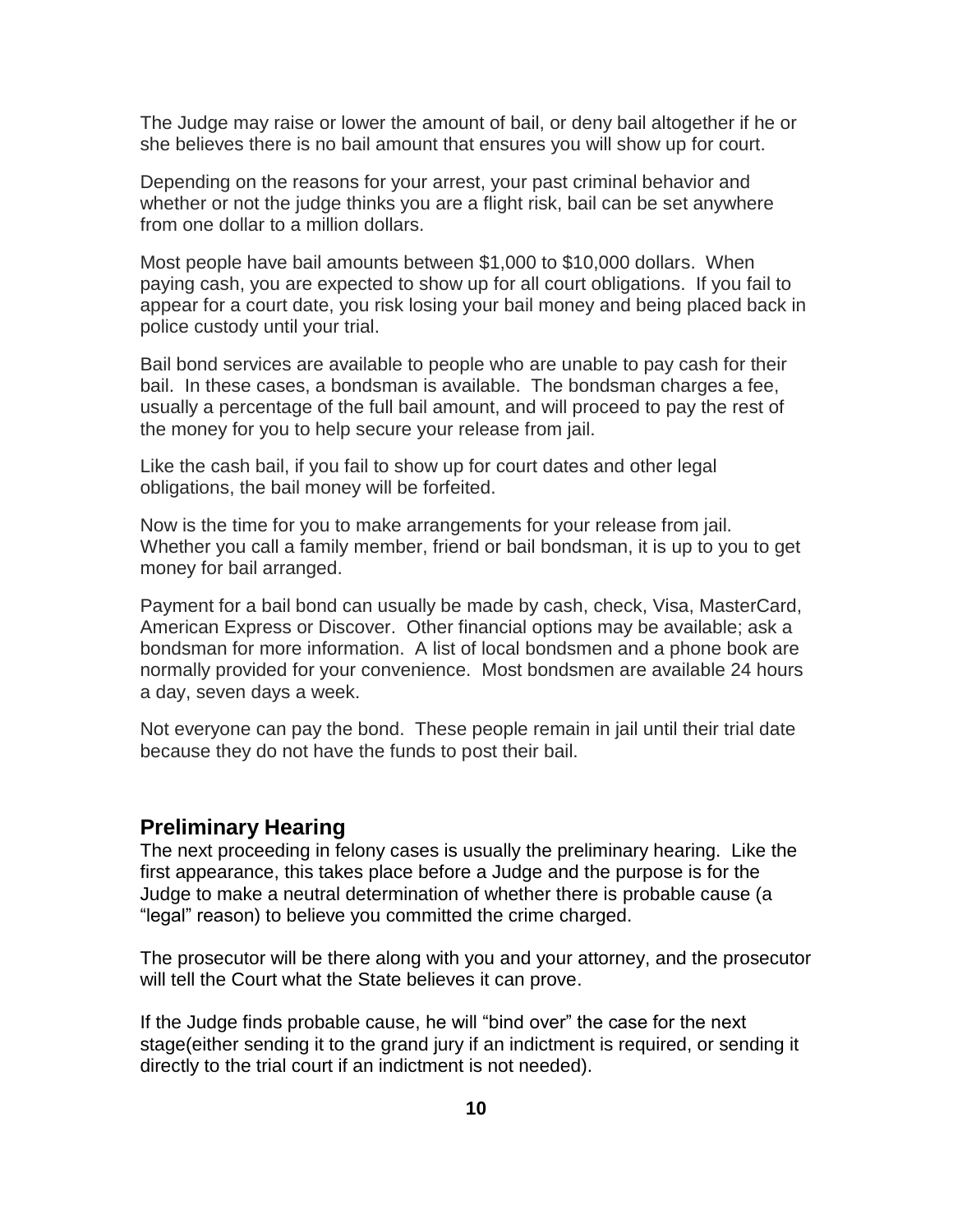

# **Grand Jury Proceeding**

The grand jury proceeding is a closed proceeding in which grand jurors decide, by majority vote, whether to issue an indictment. You are not represented or able to present any issue to a grand jury; only the district attorney presents information. Not all information presented at a grand jury proceeding is admissible at trial.

**"No Bill":** If the grand jury does not return an indictment, the charge against you is "no-billed" and the case is dismissed.

**Grand Jury Packet:** Your attorney can provide information to be reviewed by the Grand Jury in their determination. A "Grand Jury Packet" can be prepared by your attorney, giving the grand jurors the information they may need to counter the State's evidence. Whether a Grand Jury Packet is appropriate in a specific case is an issue to be discussed with your attorney.

# **Filing of Indictment**

In felony cases, an indictment must be returned by a grand jury before the State can proceed. An indictment is a finding by a grand jury indicating the grand jury believes enough evidence has been presented to go forward with a trial.

# **Arraignment**

Once an indictment has been returned by a grand jury, you are "arraigned" on the indictment. At the arraignment, you are brought before the trial court, informed of the charges against you, and asked whether you plead guilty or not guilty.

The case is typically set for trial several months after the arraignment. There may be anywhere from one to several case settings between the arraignment and the trial, for discovery, negotiations, pre-trial motions, and investigation.Make sure you appear on time at every hearing unless your attorney tells you otherwise.

# **PreTrial Motions**

Your attorneythen has the opportunity to make various pretrial motions. The most common motions are to:

- 1. Obtain discovery of the prosecution's evidence; and
- 2. Have some of the prosecution's evidence suppressed (for example, to have a confession ruled inadmissible because Miranda procedures were not followed).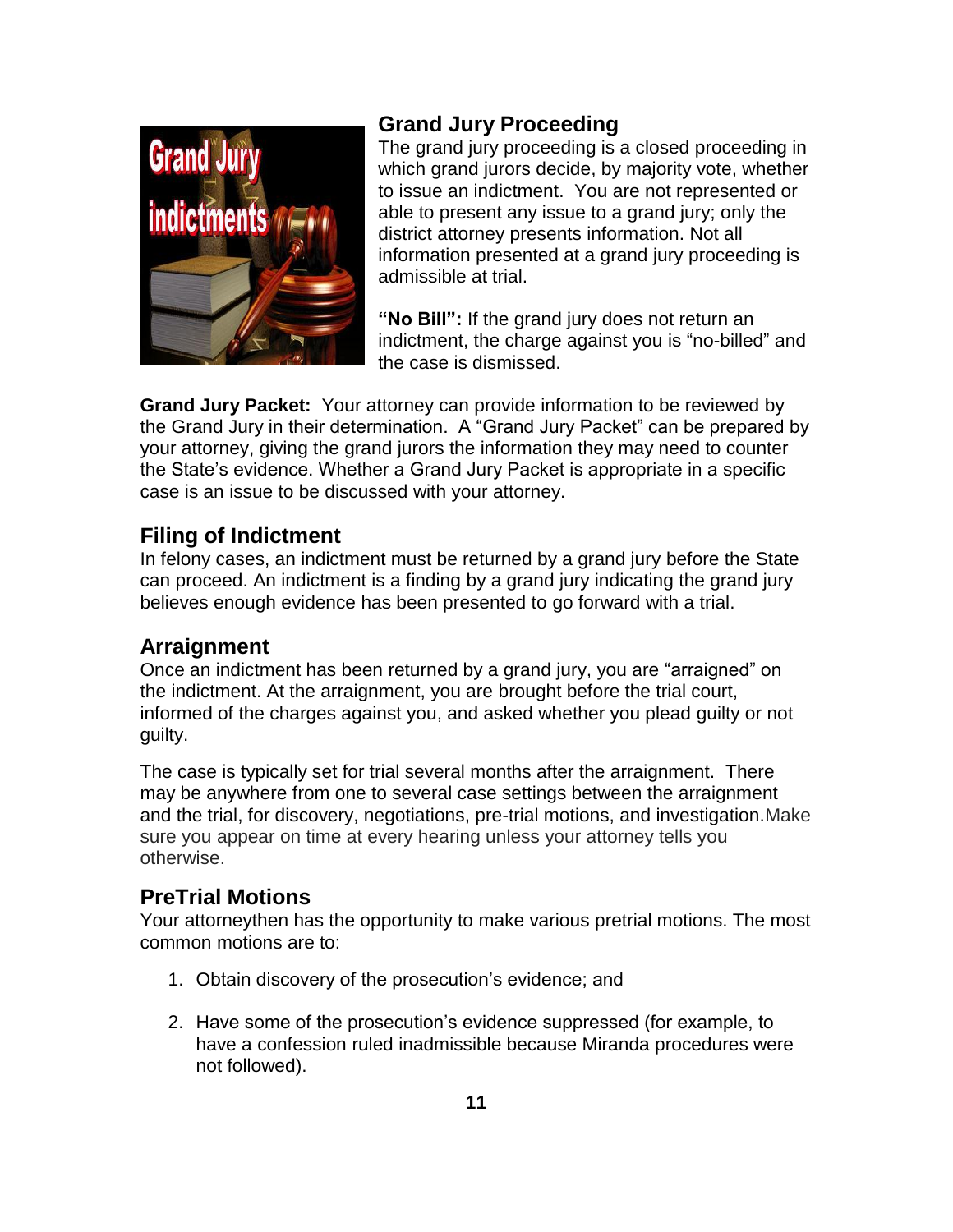

# **Trial**

If the charge is a felony or a misdemeanor punishable by more than twelve months in prison, you have the right to have the case tried before a jury.

Juries consist of 12 citizens in felony cases. If your offense was a misdemeanor, the jury will consist of six people.

# **Sentencing**

Sentencing is the stage when punishment is imposed after a finding of guilt resulting from trial, or entry of a plea of guilty or no contest.

If you had a jury trial, you may choose whether the judge or the jury is to decide what punishment is appropriate.

The judge may order a pre-sentence investigation (PSI) report and postpone sentencing until after the report has been submitted and reviewed.

The PSI includes information about the case and circumstances of the crime, any prior criminal record, your reputation in the community, education, employment, health and background of your family.

The PSI may also include your lifestyle, behavior pattern and general attitude. When the PSI is completed, your attorney reviews it with you and prepares for the sentencing hearing. Your attorney can have doctors or other experts evaluate you and prepare a sentencing report with recommendations to be presented to the judge.

Your attorney needs to know in advance the names and addresses of people who want to speak at the sentencing hearing on your behalf. At this hearing, you have the right to present witnesses, and the right to speak and have your attorney make a presentation.

The judge or the jury then imposes the sentence ranging from suspending the sentence, or a probation term, to the maximum jail or prison time allowable.

The judge can, and, in some cases must, require you to pay restitution to the victim and attorney (public defender) fees and court costs.

In capital cases, the maximum sentence is death and the law provides for a sentencing process that involves jurors making a recommendation to the judge regarding whether to impose the death penalty.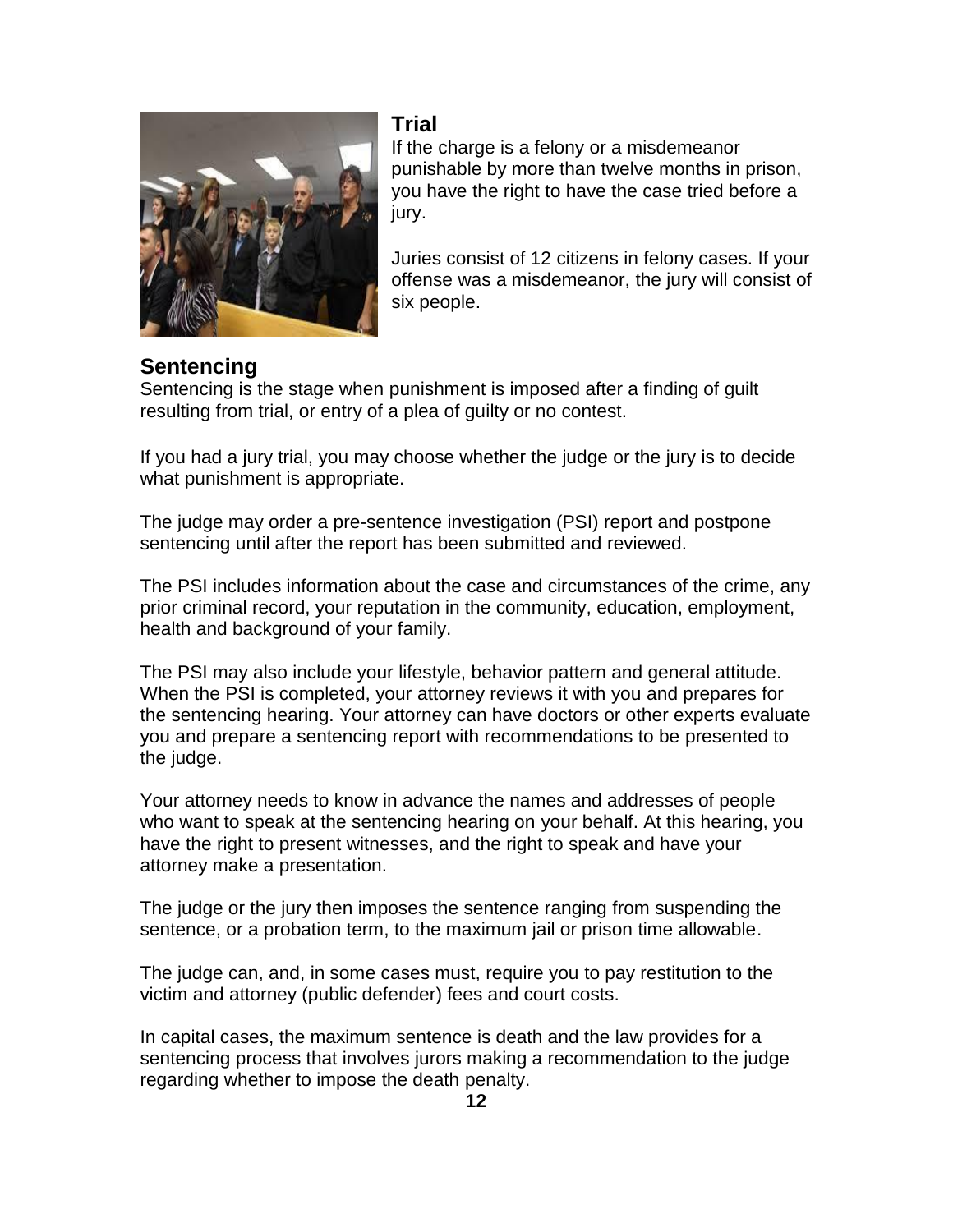#### **Appeals**

If you entered a plea of guilty or no contest, you do not have the right to appeal, except if the judge allows you to reserve the right to appeal a particular point of law.

If you are convicted at trial and want to appeal the conviction, your attorney must file a notice of appeal within 30 days of being sentenced (15 days in Federal court).

Your attorney must convince the appellate court that the trial judge's errors affected the outcome of the case. Some common errors are that the judge did not follow the law or that you were prevented from exercising your constitutional rights.

In some cases, the judge may allow your release on bail until a final decision is made by the Appellate court. The judge may set a bond for you while your case is on appeal. If you are not released on bond, it is possible that you may serve your entire sentence during the appellate process.

#### **Community Supervision (Probation)**

Community supervision is an alternative to being sentenced to jail or prison, and carries significant limits on your liberties.

The judge may sentence you to community supervision instead of, or in addition to, serving time in jail or prison. You will be under the supervision of a Probation Officer and must abide by the Court's rules until the sentence is completed.

Community Supervision may take the form of an intensely supervised and restrictive program in which a probation officer makes regular unannounced visits to your home and may electronically monitor your movements.

In addition to the visits, you will regularly report to a probation officer, receive permission from your probation officer before changing addresses



or jobs or leaving the county, and must not commit any new crimes or abuse drugs or alcohol while on probation or community control.

If the probation officer believes you violated any of the conditions of your probation, the officer can file an affidavit alleging the specific violations and may ask the judge to hold a hearing to determine if you are in violation. You can be arrested and held in jail pending the probation revocation hearing.